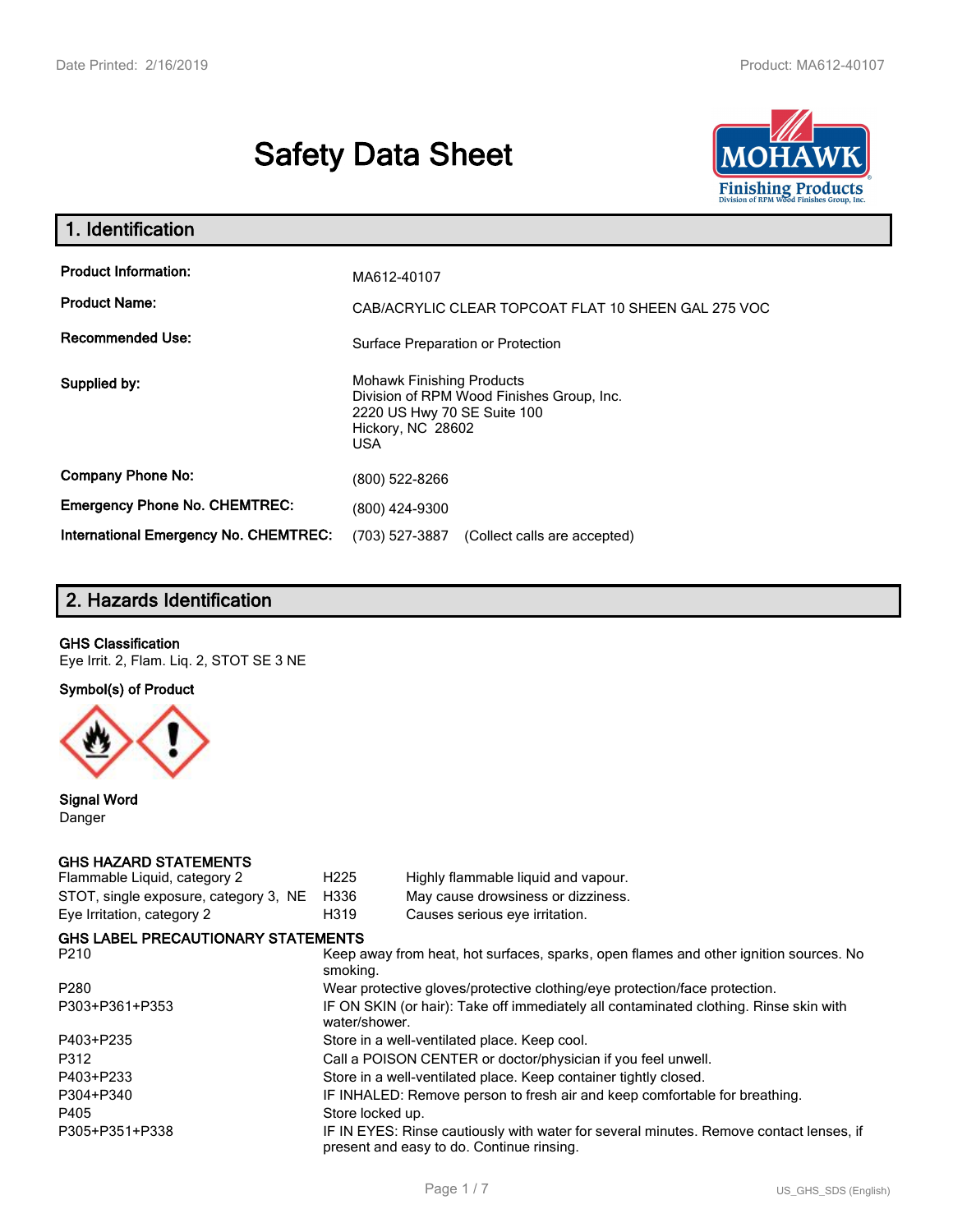| P337+P313                               | If eye irritation persists: Get medical advice/attention.      |  |  |  |
|-----------------------------------------|----------------------------------------------------------------|--|--|--|
| P <sub>264</sub>                        | Wash hands thoroughly after handling.                          |  |  |  |
| <b>GHS SDS PRECAUTIONARY STATEMENTS</b> |                                                                |  |  |  |
| P240                                    | Ground/bond container and receiving equipment.                 |  |  |  |
| P <sub>241</sub>                        | Use explosion-proof electrical/ventilating/lighting/equipment. |  |  |  |
| P <sub>242</sub>                        | Use only non-sparking tools.                                   |  |  |  |
| P <sub>243</sub>                        | Take precautionary measures against static discharge.          |  |  |  |

### **3. Composition/Information on ingredients**

| <b>Chemical Name</b>     | CAS-No.   | Wt. %       | <b>GHS Symbols</b> | <b>GHS Statements</b>        |
|--------------------------|-----------|-------------|--------------------|------------------------------|
| acetone                  | 67-64-1   | 55-75       | GHS02-GHS07        | H225-302-319-332-336         |
| p-chlorobenzotrifluoride | $98-56-6$ | $10 - 25$   | No Information     | No Information               |
| eep                      | 763-69-9  | $1.0 - 2.5$ | GHS06              | H331                         |
| mak                      | 110-43-0  | $1.0 - 2.5$ | GHS02-GHS06        | H <sub>226</sub> -302-331    |
| butanol                  | 71-36-3   | $1.0 - 2.5$ | GHS02-GHS05-       | H226-302-315-318-332-335-336 |
|                          |           |             | GHS07              |                              |
| dipropyl ketone          | 123-19-3  | $1.0 - 2.5$ | GHS02-GHS07        | H <sub>226</sub> -332        |
| 2.6-dimethyl-4-heptanone | 108-83-8  | $0.1 - 1.0$ | GHS02-GHS06        | H226-302-312-331-335         |

The exact percentage (concentration) of ingredients is being withheld as a trade secret.

The text for GHS Hazard Statements shown above (if any) is given in the "Other information" Section.

# **4. First-aid Measures**



FIRST AID - EYE CONTACT: IF IN EYES: Rinse cautiously with water for several minutes. Remove contact lenses, if present and easy to do. Continue rinsing. If eye irritation persists: Get medical advice/attention.

FIRST AID - SKIN CONTACT: IF ON SKIN (or hair): Take off immediately all contaminated clothing. Rinse skin with water/shower.

FIRST AID - INGESTION: IF SWALLOWED: rinse mouth. Do NOT induce vomiting. IF exposed or if you feel unwell: Call a POISON CENTER or doctor/physician.

FIRST AID - INHALATION: IF INHALED: Remove person to fresh air and keep comfortable for breathing.

### **5. Fire-fighting Measures**

**SPECIAL FIREFIGHTING PROCEDURES:** Evacuate all persons from the fire area to a safe location. Move non-burning material, as feasible, to a safe location as soon as possible. Fire fighters should be protected from potential explosion hazards while extinguishing the fire. Wear self-contained breathing apparatus (SCBA) and full fire-fighting protective clothing. Thoroughly decontaminate all protective equipment after use. Containers of this material may build up pressure if exposed to heat (fire). Use water spray to cool fire-exposed containers. Use water spray to disperse vapors if a spill or leak has not ignited. DO NOT extinguish a fire resulting from the flow of flammable liquid until the flow of the liquid is effectively shut off. This precaution will help prevent the accumulation of an explosive vapor-air mixture after the initial fire is extinguished.

**FIREFIGHTING EQUIPMENT:** This is a NFPA/OSHA Class 1B or less flammable liquid. Follow NFPA30, Chapter 16 for fire protection and fire suppression. Use a dry chemical, carbon dioxide, or similar ABC fire extinguisher for incipeint fires. Water may be used to cool and prevent rupture of containers that are exposed to heat from fire.

# **6. Accidental Release Measures**

#### **ENVIRONMENTAL MEASURES:** No Information

**STEPS TO BE TAKEN IN CASE MATERIAL IS RELEASED OR SPILLED:** Follow personal protective equipment recommendations found in Section VIII. Personal protective equipment needs must be evaluated based on information provided on this sheet and the special circumstances created by the spill including; the material spilled, the quantity of the spill, the area in which the spill occurred, and the training and the expertise of employees in the area responding to the spill. Never exceed any occupational exposure limits.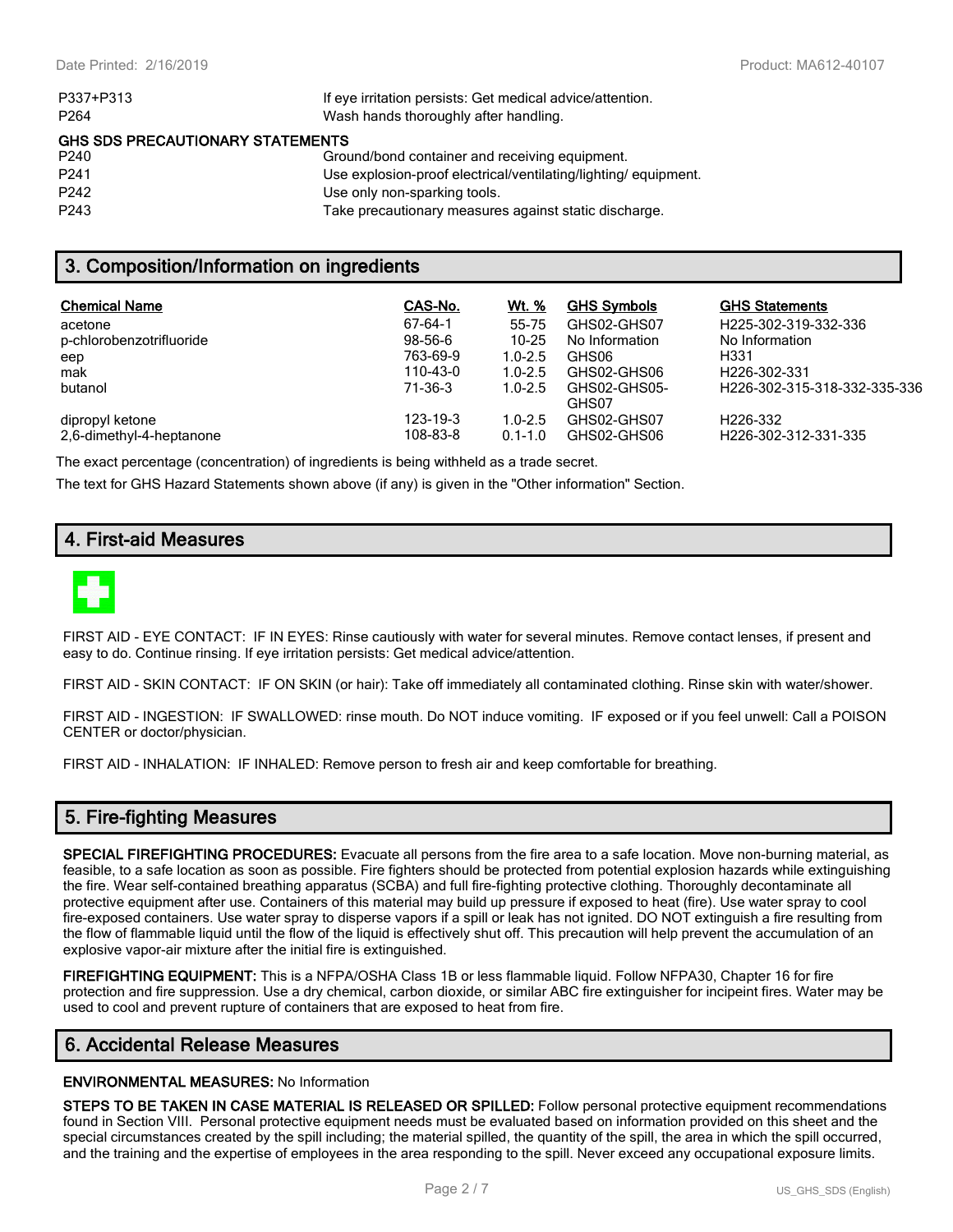Shut off ignition sources; including electrical equipment and flames. Do not allow smoking in the area. Do not allow the spilled product to enter public drainage system or open waterways.

# **7. Handling and Storage**



**HANDLING:** Avoid inhalation and contact with eyes, skin, and clothing. Wash hands thoroughly after handling and before eating or drinking. In keeping with safe handling practices, avoid ignition sources (smoking, flames, pilot lights, electrical sparks); ground and bond containers when transferring the material to prevent static electricity sparks that could ignite vapor and use spark proof tools and explosion proof equipment. Empty containers may retain product residue or vapor. Do not pressurize, cut, weld, braze, solder, drill, grind, or expose container to heat, flame, sparks, static electricity, or other sources of ignition. Any of these actions can potentially cause an explosion that may lead to injury.

**STORAGE:** Keep containers closed when not in use. Store in cool well ventilated space away from incompatible materials.

### **8. Exposure Controls/Personal Protection**

| Ingredients with Occupational Exposure Limits |                      |                       |                     |                         |  |  |  |
|-----------------------------------------------|----------------------|-----------------------|---------------------|-------------------------|--|--|--|
| <b>Chemical Name</b>                          | <b>ACGIH TLV-TWA</b> | <b>ACGIH-TLV STEL</b> | <b>OSHA PEL-TWA</b> | <b>OSHA PEL-CEILING</b> |  |  |  |
| acetone                                       | $250$ ppm            | $500$ ppm             | $1000$ ppm          | N.D.                    |  |  |  |
| p-chlorobenzotrifluoride                      | N.D.                 | N.D.                  | N.D.                | N.D.                    |  |  |  |
| eep                                           | N.D.                 | N.D.                  | N.D.                | N.D.                    |  |  |  |
| mak                                           | 50 ppm               | N.D.                  | $100$ ppm           | N.D.                    |  |  |  |
| butanol                                       | 20 ppm               | N.D.                  | $100$ ppm           | N.D.                    |  |  |  |
| dipropyl ketone                               | 50 ppm               | N.D.                  | N.D.                | N.D.                    |  |  |  |
| 2,6-dimethyl-4-heptanone                      | 25 ppm               | N.D.                  | 50 ppm              | N.D.                    |  |  |  |

**Further Advice: MEL = Maximum Exposure Limit OES = Occupational Exposure Standard SUP = Supplier's Recommendation Sk = Skin Sensitizer N.E. = Not Established N.D. = Not Determined**

### **Personal Protection**



**RESPIRATORY PROTECTION:** Use adequate engineering controls and ventilation to keep levels below recommended or statutory exposure limits. If exposure levels exceed limits use appropriate approved respiratory protection equipment.

**SKIN PROTECTION:** Wear chemical resistant footwear and clothing such as gloves, an apron or a whole body suit as appropriate.





**OTHER PROTECTIVE EQUIPMENT:** No Information

**HYGIENIC PRACTICES:** It is good practice to avoid contact with the product and/or its vapors, mists or dust by using appropriate protective measures. Wash thoroughly after handling and before eating or drinking.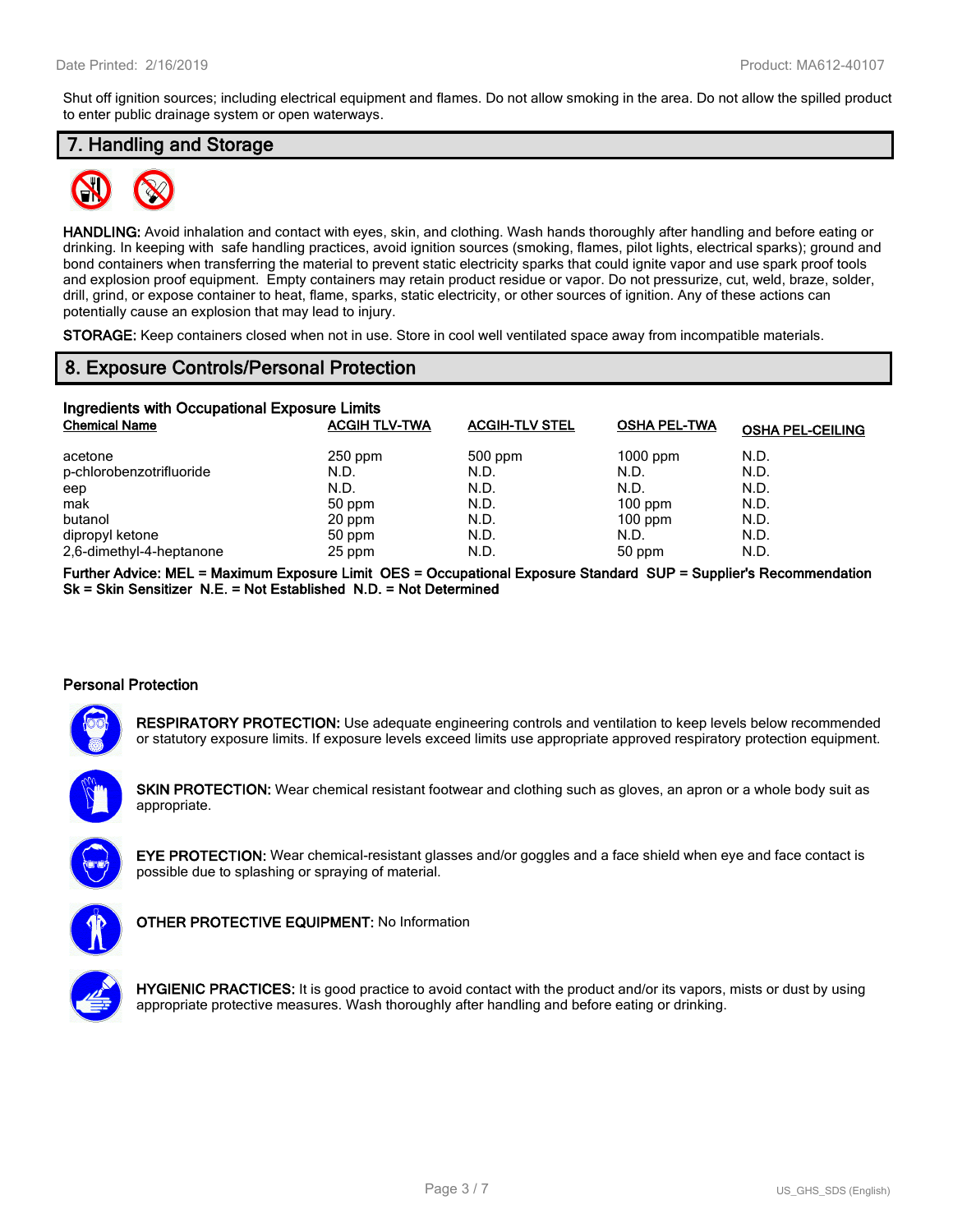**N.I. = No Information**

# **9. Physical and Chemical Properties**

| Appearance:                    | Cloudy Liquid              | <b>Physical State:</b>                      | <b>LIQUID</b>  |
|--------------------------------|----------------------------|---------------------------------------------|----------------|
| Odor:                          | <b>Strong Solvent</b>      | <b>Odor Threshold:</b>                      | Not determined |
| Density, g/cm3:                | 0.907                      | pH:                                         | Not determined |
| Freeze Point, °F:              | Not determined             | Viscosity:                                  | Not determined |
| <b>Solubility in Water:</b>    | Not determined             | Partition Coefficient, n-octanol/<br>water: | Not determined |
| Decomposition temperature, °F: | Not determined             | <b>Explosive Limits, %:</b>                 | Not determined |
| Boiling Range, °F:             | $>100$ °F                  | Flash Point, °F:                            | $-4$ $\circ$ F |
| Combustibility:                | <b>Supports Combustion</b> | Auto-Ignition Temperature, °F:              | Not determined |
| <b>Evaporation Rate:</b>       | Faster than Diethyl Ether  | Vapor Pressure, mmHg:                       | Not determined |
| <b>Vapor Density:</b>          | Not determined             |                                             |                |

# **10. Stability and reactivity**

**STABILITY:** Stable under normal conditions.

**CONDITIONS TO AVOID:** Heat, flames and sparks.

**INCOMPATIBILITY:** Acids, Bases, Oxidizing agents

**HAZARDOUS DECOMPOSITION PRODUCTS:** Not determined.

# **11. Toxicological information**

**Practical Experiences**

**EMERGENCY OVERVIEW:** No Information

**EFFECT OF OVEREXPOSURE - EYE CONTACT:** No Information

**EFFECT OF OVEREXPOSURE - INGESTION:** No Information

**EFFECT OF OVEREXPOSURE - INHALATION:** No Information

**EFFECT OF OVEREXPOSURE - SKIN CONTACT:** No Information

**CARCINOGENICITY:** No Information

### **PRIMARY ROUTE(S) OF ENTRY:**

**Eye Contact, Skin Contact, Inhalation**

# **Acute Toxicity Values**

**The acute effects of this product have not been tested. Data on individual components are tabulated below**

| CAS-No. | <b>Chemical Name</b> |
|---------|----------------------|
| 67-64-1 | acetone              |

**Casary Chemical Chemical LD50 Chemical LD50 Vapor LC50** 1800 mg/kg Rat 20000 mg/kg Rabbit 50.1 mg/L Rat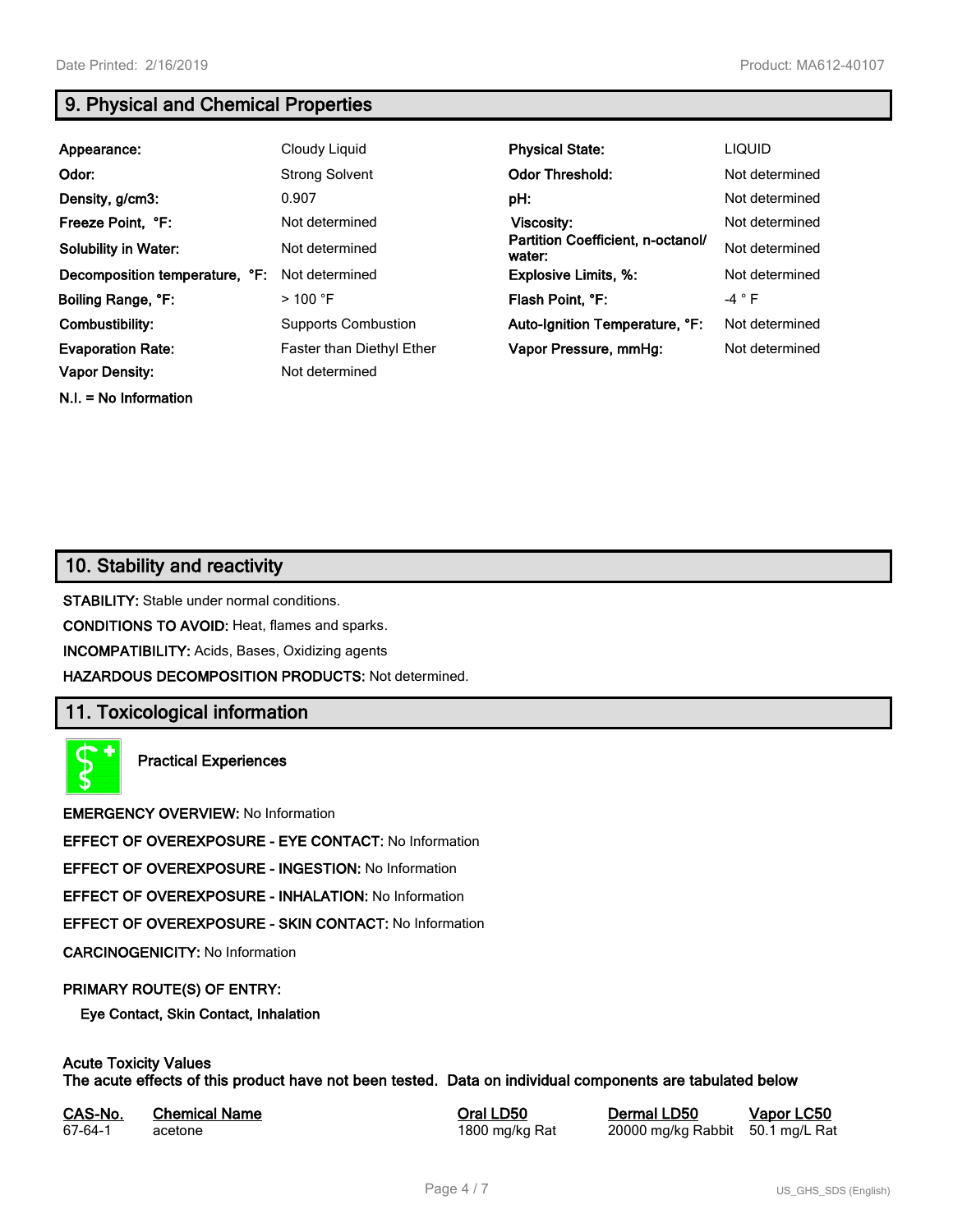| 98-56-6  | p-chlorobenzotrifluoride | 13000 mg/kg Rat | >2683 mg/kg Rabbit | 33 mg/L Rat   |
|----------|--------------------------|-----------------|--------------------|---------------|
| 763-69-9 | eep                      | 3200 mg/kg Rat  | 4080 mg/kg Rabbit  | $>20$ mg/l    |
| 110-43-0 | mak                      | 1600 mg/kg Rat  | 10282 mg/kg Rabbit | $>16.7$ ma/l  |
| 71-36-3  | butanol                  | 700 mg/kg Rat   | 3402 mg/kg Rabbit  | 8000 mg/l Rat |
| 123-19-3 | dipropyl ketone          | 3280 mg/kg Rat  | 4641 mg/kg Rabbit  | $>20$ mg/l    |
| 108-83-8 | 2,6-dimethyl-4-heptanone | 2000 mg/kg Rat  | 2000 mg/kg Rat     | N.I.          |
|          |                          |                 |                    |               |

#### **N.I. = No Information**

### **12. Ecological information**

**ECOLOGICAL INFORMATION:** Ecological evaluation of this material has not been performed; however, do not allow the product to be released to the environment without governmental approval/permits.

### **13. Disposal Information**



# **Product**

**DISPOSAL METHOD:** Waste from this material may be a listed and/or characteristic hazardous waste. Dispose of material, contaminated absorbent, container and unused contents in accordance with local, state, and federal regulations.

**STEPS TO BE TAKEN IN CASE MATERIAL IS RELEASED OR SPILLED:** Follow personal protective equipment recommendations found in Section VIII. Personal protective equipment needs must be evaluated based on information provided on this sheet and the special circumstances created by the spill including; the material spilled, the quantity of the spill, the area in which the spill occurred, and the training and the expertise of employees in the area responding to the spill. Never exceed any occupational exposure limits. Shut off ignition sources; including electrical equipment and flames. Do not allow smoking in the area. Do not allow the spilled product to enter public drainage system or open waterways.

# **14. Transport Information**

**SPECIAL TRANSPORT PRECAUTIONS:** No Information

| DOT: | <b>CONSUMER COMMODITY</b> |
|------|---------------------------|
|      |                           |

**IATA:** UN1263, PAINT, 3, II

**IMDG:** UN1263, PAINT, 3, II

# **15. Regulatory Information**

### **U.S. Federal Regulations:**

### **CERCLA - SARA Hazard Category**

This product has been reviewed according to the EPA 'Hazard Categories' promulgated under Sections 311 and 312 of the Superfund Amendment and Reauthorization Act of 1986 (SARA Title III) and is considered, under applicable definitions, to meet the following categories:

Fire Hazard, Acute Health Hazard

### **SARA SECTION 313**

This product contains the following substances subject to the reporting requirements of Section 313 of Title III of the Superfund Amendment and Reauthorization Act of 1986 and 40 CFR part 372: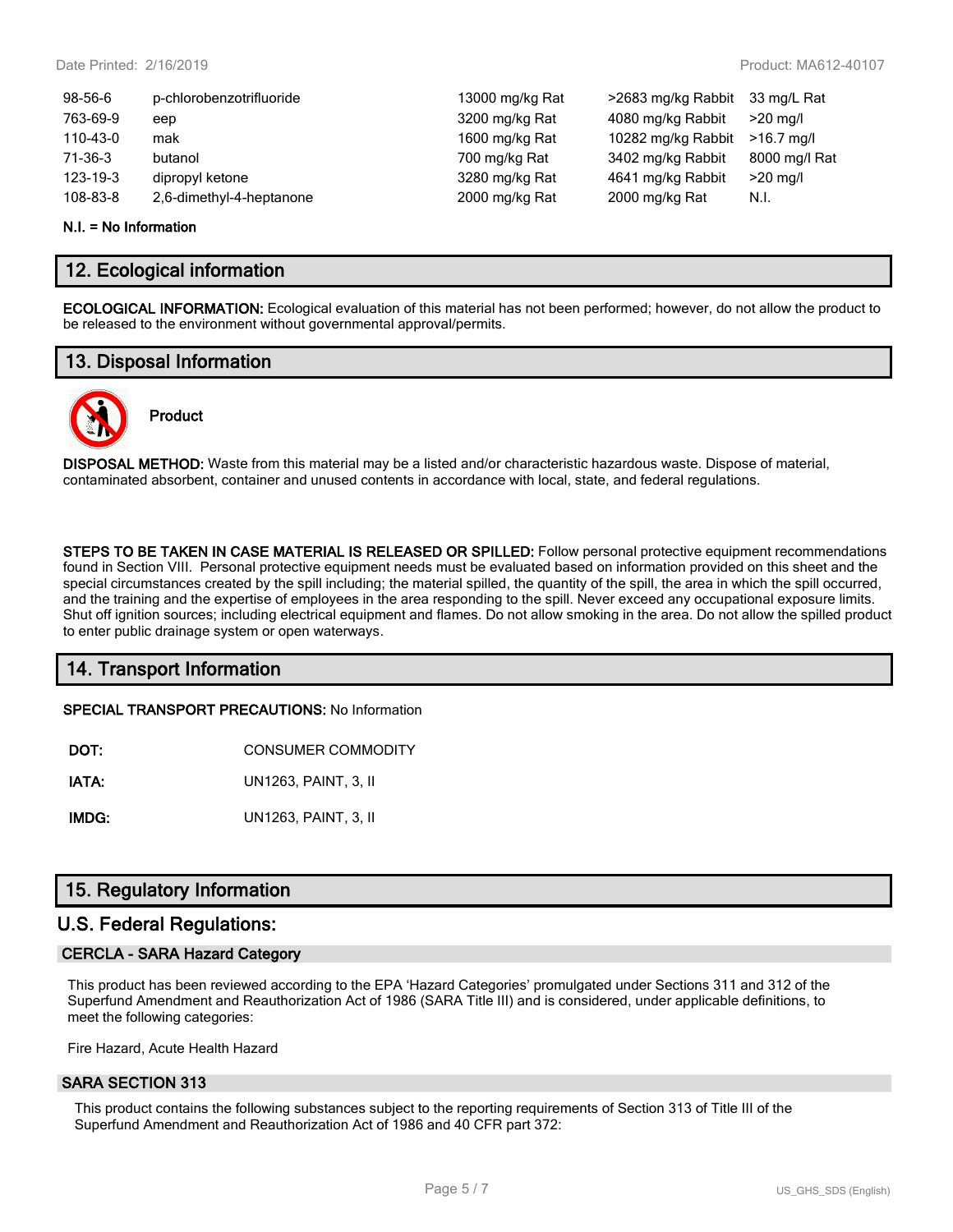| <b>Chemical Name</b> | CAS-No. |
|----------------------|---------|
| butanol              | 71-36-3 |

#### **TOXIC SUBSTANCES CONTROL ACT**

This product contains the following chemical substances subject to the reporting requirements of TSCA 12(B) if exported from the United States:

| <b>Chemical Name</b>         | CAS-No.   |
|------------------------------|-----------|
| p-chlorobenzotrifluoride     | $98-56-6$ |
| octamethylcyclotetrasiloxane | 556-67-2  |

# **U.S. State Regulations:**

### **CALIFORNIA PROPOSITION 65**

WARNING: Cancer and Reproductive Harm - www.P65Warnings.ca.gov.

M I B K, Cancer, 0.0744% M I B K, Reproductive Harm, 0.0744%

# **16. Other Information**

| 8/14/2018<br><b>Supersedes Date:</b><br><b>Revision Date:</b><br>2/16/2019                                                                                                                                  |                        |                              |  |             |  |                             |  |
|-------------------------------------------------------------------------------------------------------------------------------------------------------------------------------------------------------------|------------------------|------------------------------|--|-------------|--|-----------------------------|--|
| <b>Reason for revision:</b><br>Substance and/or Product Properties Changed in Section(s):<br>03 - Composition/Information on Ingredients<br>11 - Toxicological Information<br>Revision Statement(s) Changed |                        |                              |  |             |  |                             |  |
|                                                                                                                                                                                                             | Datasheet produced by: | <b>Regulatory Department</b> |  |             |  |                             |  |
| <b>HMIS Ratings:</b>                                                                                                                                                                                        |                        |                              |  |             |  |                             |  |
| Health:                                                                                                                                                                                                     |                        | Flammability:                |  | Reactivity: |  | <b>Personal Protection:</b> |  |

**Volatile Organic Compounds, gr/ltr:** 268

### **Text for GHS Hazard Statements shown in Section 3 describing each ingredient:**

| H <sub>225</sub> | Highly flammable liquid and vapour. |
|------------------|-------------------------------------|
| H <sub>226</sub> | Flammable liquid and vapour.        |
| H302             | Harmful if swallowed.               |
| H312             | Harmful in contact with skin.       |
| H315             | Causes skin irritation.             |
| H318             | Causes serious eye damage.          |
| H319             | Causes serious eye irritation.      |
| H331             | Toxic if inhaled.                   |
| H332             | Harmful if inhaled.                 |
| H335             | May cause respiratory irritation.   |
| H336             | May cause drowsiness or dizziness.  |

### **Icons for GHS Pictograms shown in Section 3 describing each ingredient:**